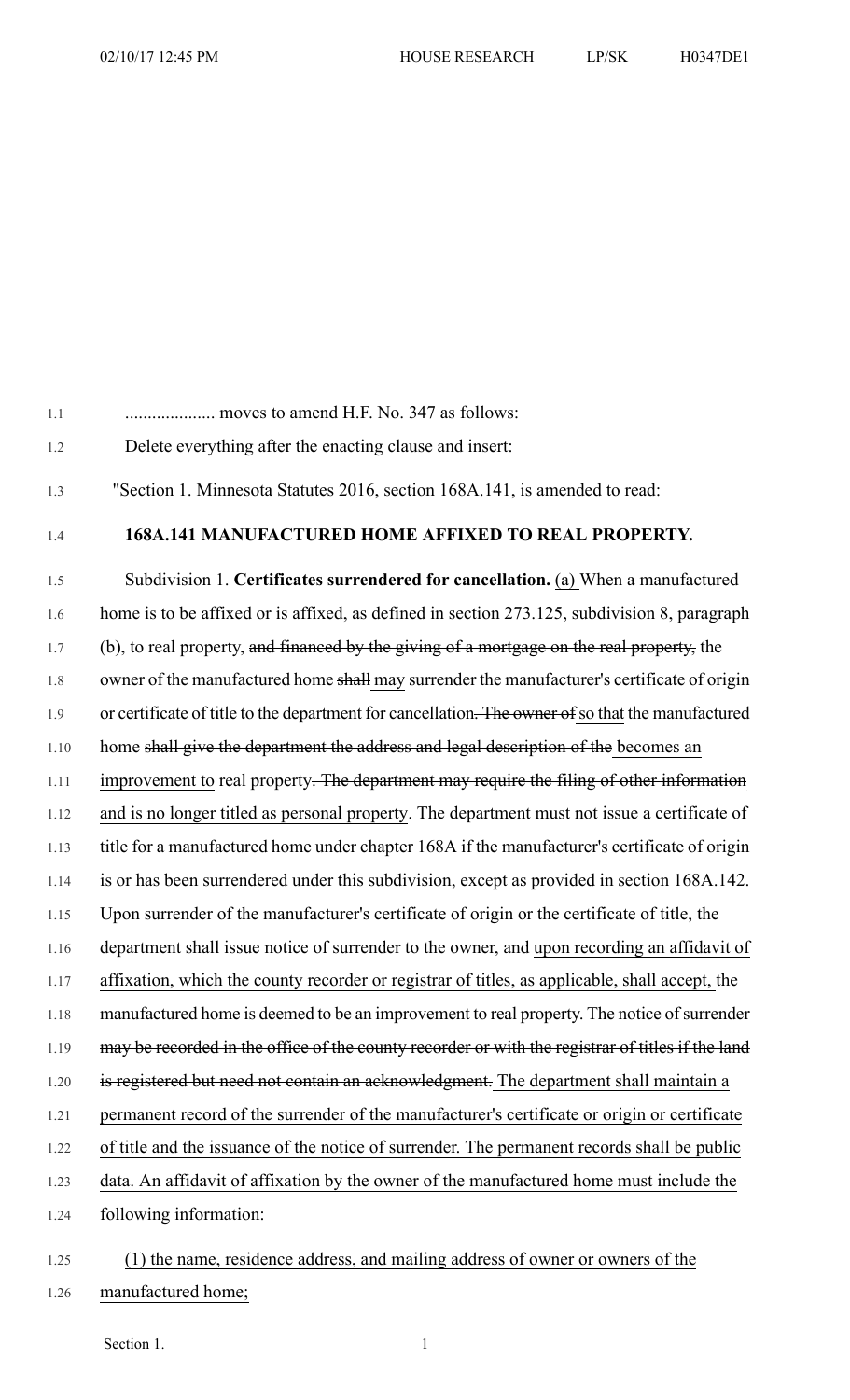| 2.1  | (2) the legal description of the real property in which the manufactured home is, or will        |
|------|--------------------------------------------------------------------------------------------------|
| 2.2  | be, located;                                                                                     |
| 2.3  | (3) a copy of the surrendered manufacturer's certificate of origin or certificate of title;      |
| 2.4  | (4) a written statement from the county auditor or county treasurer of the county where          |
| 2.5  | the manufactured home is located stating that all property taxes payable in the current year,    |
| 2.6  | as provided under section 273.125, subdivision 8, paragraph (b), have been paid, or are not      |
| 2.7  | applicable;                                                                                      |
| 2.8  | (5) the name and address of the person designated by the applicant to record the original        |
| 2.9  | affidavit of affixation with the county recorder or registrar of titles for the county where the |
| 2.10 | real property is located;                                                                        |
| 2.11 | (6) the signature of the person who executes the affidavit, properly executed before a           |
| 2.12 | person authorized to authenticate an affidavit in this state;                                    |
| 2.13 | (7) the person designated in clause (5), shall record, or arrange for the recording of, the      |
| 2.14 | affidavit of affixation, accompanied by the fees for recording and for issuing a certified       |
| 2.15 | copy of the notice, including all attachments, showing the recording date; and                   |
| 2.16 | (8) upon obtaining the certified copy of the notice under clause (7), the person designated      |
| 2.17 | in the affidavit shall deliver the certified copy to the county auditor of the county in which   |
| 2.18 | the real property to which the manufactured home was affixed is located.                         |
| 2.19 | (b) The department is not liable for any errors, omissions, misstatements, or other              |
| 2.20 | deficiencies or inaccuracies in documents presented to the department under this section,        |
| 2.21 | if the documents presented appear to satisfy the requirements of this section. The department    |
| 2.22 | has no obligation to investigate the accuracy of statements contained in the documents.          |
| 2.23 | Subd. 1a. Affidavit form. The affidavit referred to in subdivision 1 shall be in                 |
| 2.24 | substantially the following form and shall contain the following information.                    |
| 2.25 | <b>MANUFACTURED HOME AFFIDAVIT OF AFFIXATION</b>                                                 |
| 2.26 | PURSUANT TO MINNESOTA STATUTES, SECTION 168A.141                                                 |
| 2.27 | 1. Homeowner, being duly sworn, on his or her oath, states as follows:                           |
| 2.28 |                                                                                                  |
| 2.29 | Manufacturer's Model Name or Manufacturer's                                                      |
| 2.30 | Model No.<br>Serial No.<br>New/Used<br>Length/Width<br>Year<br>Name                              |
| 2.31 | 2. A copy of the surrendered manufacturer's certificate of origin or certificate of title is     |
| 2.32 | attached hereto.                                                                                 |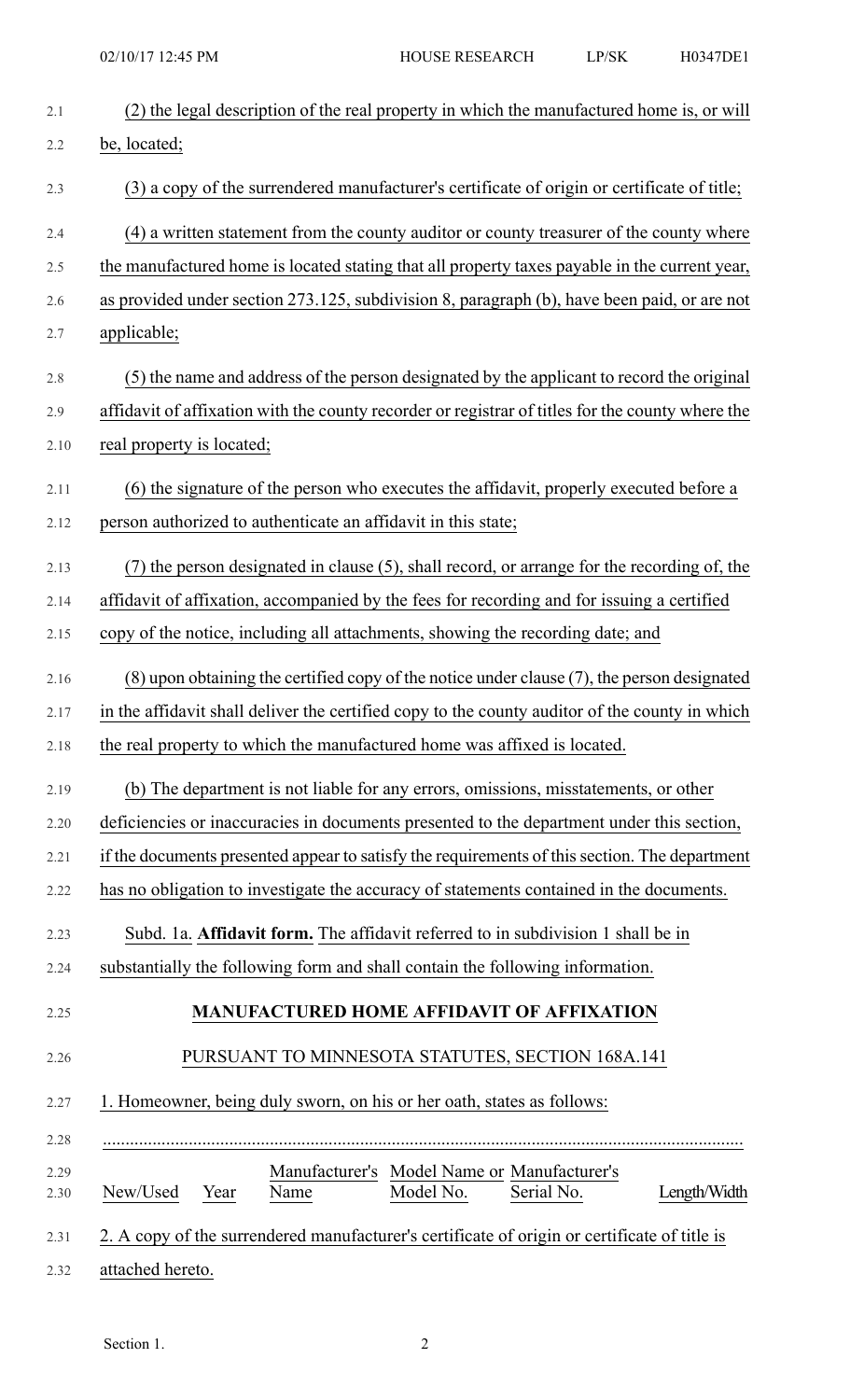| Driver and Vehicle Services is attached hereto.                                                |         |  |
|------------------------------------------------------------------------------------------------|---------|--|
| 4. The home is or will be located at the following "Property Address":                         |         |  |
|                                                                                                |         |  |
| 5. The legal description of the property address ("land") is as follows or as attached hereto: |         |  |
|                                                                                                |         |  |
|                                                                                                |         |  |
|                                                                                                |         |  |
| 6. The homeowner is the owner of the land.                                                     |         |  |
| 7. The home is, or shall be promptly upon delivery, anchored to the land by attachment to      |         |  |
| a permanent foundation and connected to appropriate residential utilities (e.g., water, gas,   |         |  |
| electricity, sewer).                                                                           |         |  |
| 8. The homeowner intends that the home be an immovable permanent improvement to the            |         |  |
| land, free of any personal property security interest.                                         |         |  |
| 9. A copy of the written statement from the county auditor or county treasurer of the county   |         |  |
| in which the manufactured home is then located, stating that all property taxes payable in     |         |  |
| the current year (pursuant to Minnesota Statutes, section 273.125, subdivision 8, paragraph    |         |  |
| (b)), have been paid, or are not applicable, is attached hereto.                               |         |  |
| 10. The home shall be assessed and taxed as an improvement to the land.                        |         |  |
| 11. The name and address of the person designated by the homeowner to record the original      |         |  |
| affidavit of surrender with the county recorder or registrar of titles of the county in which  |         |  |
| the real estate is located is:                                                                 |         |  |
|                                                                                                |         |  |
|                                                                                                |         |  |
|                                                                                                |         |  |
|                                                                                                |         |  |
|                                                                                                |         |  |
| IN WITNESS WHEREOF, homeowner(s) have executed this affidavit on this  day of                  |         |  |
| $\ldots \ldots$ , 20 $\ldots$                                                                  |         |  |
|                                                                                                |         |  |
| Homeowner Signature                                                                            | Address |  |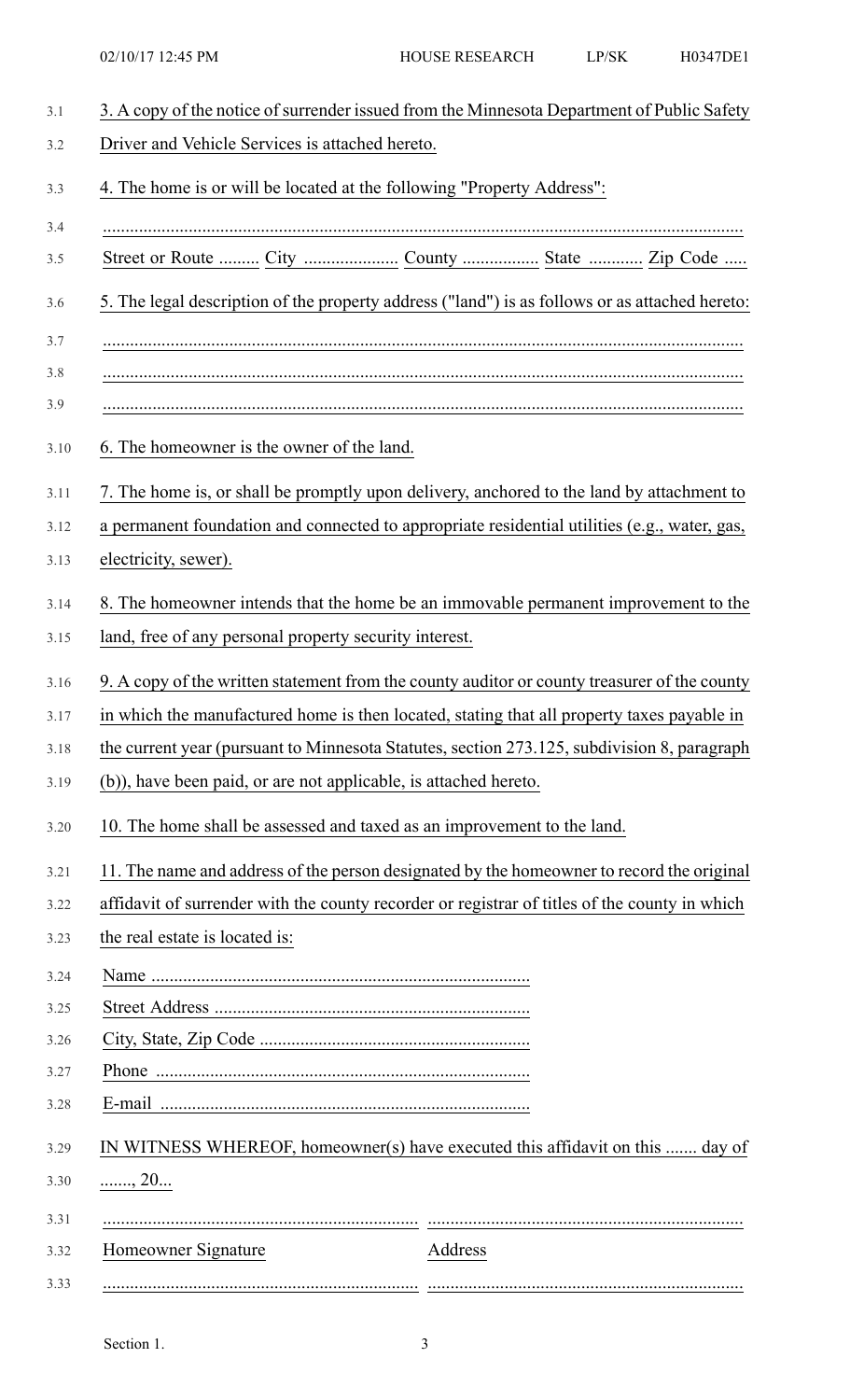| 4.1  | <b>Printed Name</b><br>City, State                                                          |
|------|---------------------------------------------------------------------------------------------|
| 4.2  |                                                                                             |
| 4.3  | Homeowner Signature (if applicable)                                                         |
| 4.4  |                                                                                             |
| 4.5  | <b>Printed Name</b>                                                                         |
| 4.6  | This instrument was drafted by, and when recorded return to:                                |
| 4.7  |                                                                                             |
| 4.8  |                                                                                             |
| 4.9  |                                                                                             |
| 4.10 |                                                                                             |
| 4.11 |                                                                                             |
| 4.12 |                                                                                             |
| 4.13 | On the  day of  in the year  before me, the undersigned, a Notary Public in and             |
| 4.14 | for said state, personally appeared                                                         |
| 4.15 |                                                                                             |
| 4.16 | personally known to me or proved to me on the basis of satisfactory evidence to be the      |
| 4.17 | individual(s) whose name(s) is(are) subscribed to the within instrument and acknowledged    |
| 4.18 | to me that he/she/they executed the same in his/her/their capacity(ies), and that by        |
| 4.19 | his/her/their signature(s) on the instrument, the individual(s), or the person on behalf of |
| 4.20 | which the individual(s) acted, executed the instrument.                                     |
| 4.21 |                                                                                             |
| 4.22 | <b>Notary Signature</b>                                                                     |
| 4.23 |                                                                                             |
| 4.24 | <b>Notary Printed Name</b>                                                                  |
| 4.25 |                                                                                             |
| 4.26 |                                                                                             |
| 4.27 |                                                                                             |
| 4.28 | Official Seal:                                                                              |
| 4.29 | (optional)                                                                                  |
| 4.30 | Lender's Statement of Intent:                                                               |
| 4.31 | The undersigned ("lender") intends that the home be immovable and a permanent               |
| 4.32 | improvement to the land free of any personal property security interest.                    |
| 4.33 |                                                                                             |
| 4.34 | Lender                                                                                      |
|      |                                                                                             |

Section 1. 4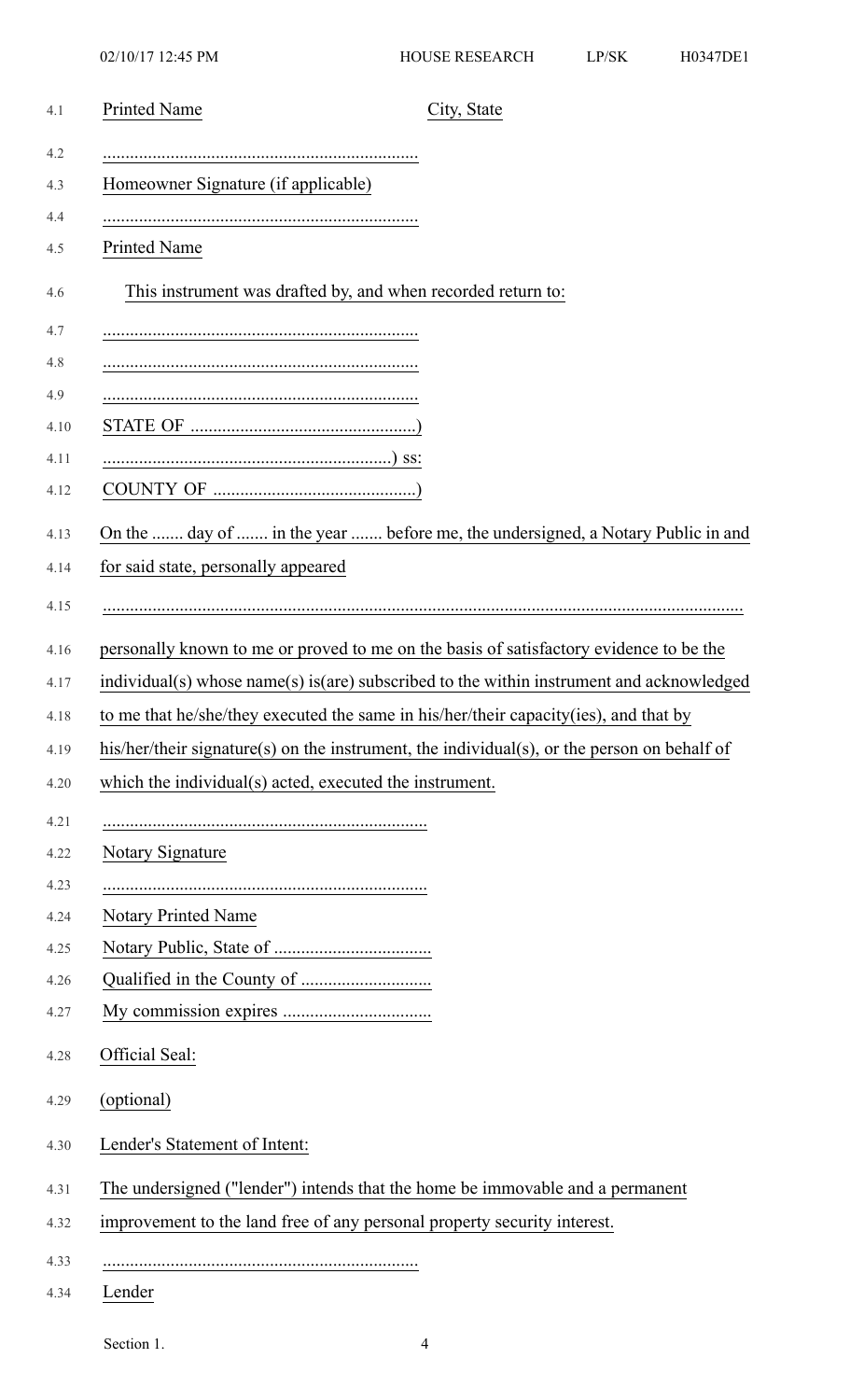| 5.1  |                                                                                                   |
|------|---------------------------------------------------------------------------------------------------|
| 5.2  | <b>Authorized Signature</b>                                                                       |
| 5.3  |                                                                                                   |
| 5.4  |                                                                                                   |
| 5.5  |                                                                                                   |
| 5.6  | On the  day of  in the year  before me, the undersigned, a Notary Public in and                   |
| 5.7  | for said state, personally appeared                                                               |
| 5.8  |                                                                                                   |
| 5.9  | personally known to me or proved to me on the basis of satisfactory evidence to be the            |
| 5.10 | individual(s) whose name(s) is(are) subscribed to the within instrument and acknowledged          |
| 5.11 | to me that he/she/they executed the same in his/her/their capacity(ies), and that by              |
| 5.12 | his/her/their signature(s) on the instrument, the individual(s), or the person on behalf of       |
| 5.13 | which the individual(s) acted, executed the instrument.                                           |
| 5.14 |                                                                                                   |
| 5.15 | Notary Signature                                                                                  |
| 5.16 |                                                                                                   |
| 5.17 | <b>Notary Printed Name</b>                                                                        |
| 5.18 |                                                                                                   |
| 5.19 |                                                                                                   |
| 5.20 |                                                                                                   |
| 5.21 | Official seal:                                                                                    |
| 5.22 | Subd. 2. Perfected security interest avoids cancellation prevents surrender. The                  |
| 5.23 | department may not cancel a certificate of title if, under this chapter a security interest has   |
| 5.24 | been perfected on the manufactured home. If a security interest has been perfected, the           |
| 5.25 | department shall notify the owner and that each secured party that the must release or satisfy    |
| 5.26 | the security interest prior to proceeding with surrender of the manufacturer's certificate of     |
| 5.27 | origin or certificate of title and a description of the security interest have been surrendered   |
| 5.28 | to the department and that the department will not cancel the certificate of title until the      |
| 5.29 | security interest is satisfied for cancellation. Permanent attachment to real property or the     |
| 5.30 | recording of an affidavit of affixation does not extinguish an otherwise valid security interest  |
| 5.31 | in or tax lien on the manufactured home, unless the requirements of section 168A.141              |
| 5.32 | subdivisions 1, 1a, and 2 have been satisfied.                                                    |
| 5.33 | Subd. 3. Notice of security interest avoids surrender. The manufacturer's certificate             |
| 5.34 | of origin or the certificate of title need not be surrendered to the department under subdivision |
| 5.35 | 4 When a perfected security interest exists, or will exist, on the manufactured home at the       |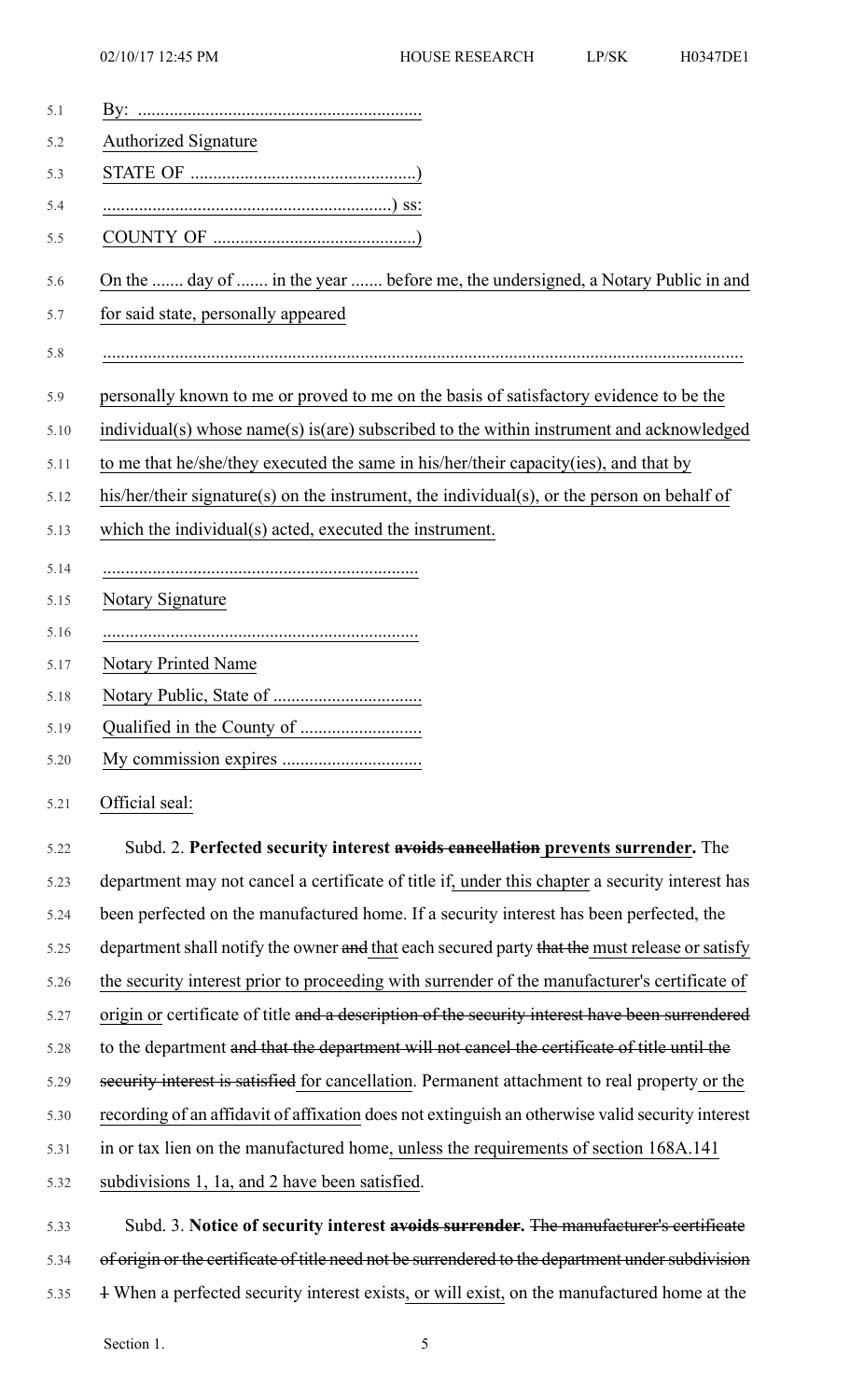6.1 time the manufactured home is affixed to real property, if and the owner has not satisfied 6.2 the requirements of section 168A.141 subdivision 1, the owner of the manufactured home 6.3 files , or its secured party, may record a notice with the county recorder, or with the registrar 6.4 of titles, if the land is registered, stating that the manufactured home located on the property 6.5 is encumbered by a perfected security interest and is not an improvement to real property. 6.6 The notice must state the name and address of the secured party as set forth on the certificate 6.7 of title, the legal description of the real property, and the name and address of the record 6.8 fee owner of the real property on which the manufactured home is affixed. When the security 6.9 interest is released or satisfied, the secured party shall attach a copy of the release or 6.10 satisfaction to a notice executed by the secured party containing the county recorder or 6.11 registrar of titles document number of the notice of security interest. The notice of release 6.12 or satisfaction must be filed recorded with the county recorder, or registrar of titles, if the 6.13 land is registered. Neither the notice described in this subdivision nor the security interest 6.14 on the certificate of title is deemed to be an encumbrance on the real property. The notices 6.15 provided for in this subdivision need not be acknowledged.

6.16 Sec. 2. Minnesota Statutes 2016, section 168A.142, is amended to read:

6.17 **168A.142 MANUFACTURED HOME UNAFFIXED FROM REALTY.**

6.18 Subdivision 1. **Certificate of title requirements.** The department shall issue an initial 6.19 certificate of title or reissue a previously surrendered certificate of title for a manufactured 6.20 home to an applicant if:

 $6.21$  (1) for the purpose of affixing the manufactured home to real property, the owner of the 6.22 manufactured home, or a previous owner, surrendered the manufacturer's certificate of 6.23 origin or certificate of title to the department as provided in section 168A.141, subdivision 6.24 1  $\theta$ r 2;

 $6.25$  (2) the applicant provides the written proof evidence specified in subdivision 2 that the 6.26 applicant owns (i) the manufactured home and (ii) the real property to which the

6.27 manufactured home was affixed as provided under section 273.125, subdivision 8, paragraph 6.28 **(b)**;

6.29 (3) the applicant provides proof that no liens exist on the manufactured home, including 6.30 liens on the real property to which it is affixed; and

 $(4)$  (3) the owner of the manufactured home meets fulfills the applicable application 6.32 requirements of section 168A.04,; and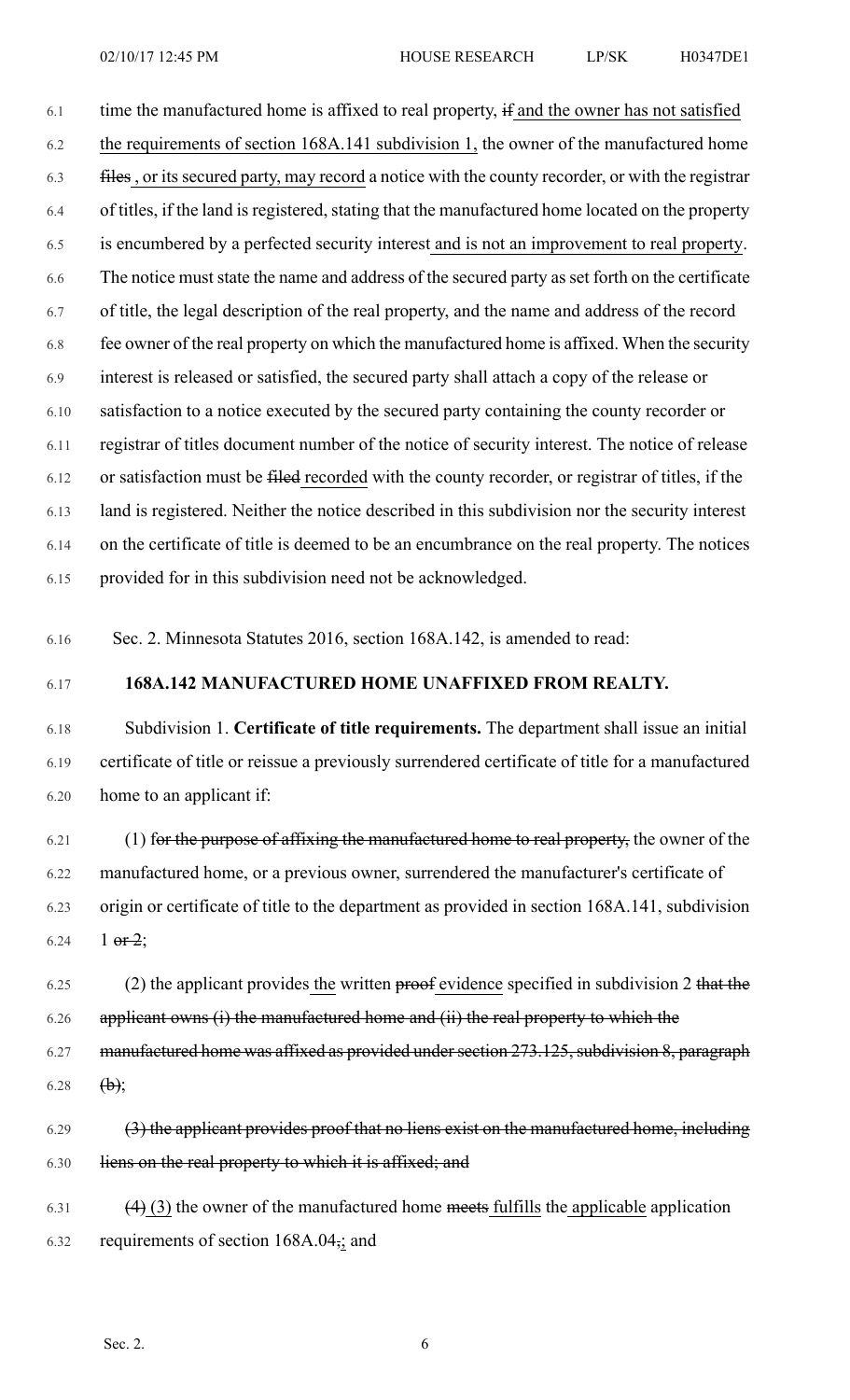- 7.1 (4) the application is accompanied by a written statement from the county auditor or 7.2 county treasurer of the county in which the manufactured home is then located and affixed, 7.3 stating that all property taxes payable in the current year, as provided under section 273.125, 7.4 subdivision 8, paragraph (b), have been paid.
- 7.5 Subd. 2. **Proof Evidence of eligibility for reissuance.** (a) The proof evidence required 7.6 under subdivision 1, elauses clause (2) and  $(3)$ , is as follows:
- 7.7 (1) an affidavit of severance recorded in the office of the county recorder or registrar of 7.8 titles, which they shall accept, and whichever applies to the real property, of the county in 7.9 which where the affidavit of affixation or notice of surrender was recorded under as required 7.10 in section 168A.141, subdivision 1, and the affidavit of severance contains:
- 7.11 (i) the name, residence address, and mailing address of the owner or owners of the 7.12 manufactured home;
- 7.13 (ii) a description of the manufactured home being severed, and so far as the data exists, 7.14 including the name of the manufacturer; the make, model number, model year, dimensions, 7.15 and manufacturer's serial number of the manufactured home; and whether the manufactured 7.16 home is new or used, and such information as may be available from the previously recorded 7.17 affidavit of affixation or notice of surrender as required in section 168A.141, subdivision 7.18 1; and
- 7.19 (iii) a statement of any facts or information known to the person executing the affidavit 7.20 that could affect the validity of the title of the manufactured home or, the existence or 7.21 nonexistence of a security interest in the manufactured home or a lien on it, or, and a 7.22 statement that no such facts or information are known to the person executing the affidavit;
- 7.23 (2) as an attachment to the affidavit of severance, an opinion by an attorney admitted to 7.24 practice law in this state, stating:
- 7.25 (i) the nature of the examination of title performed prior to giving this opinion by the 7.26 person signing the opinion;
- 7.27 (ii) that the manufactured home and the real property on which it islocated is notsubject 7.28 to, or pending completion of a refinance, purchase, or sale transaction, and will not be 7.29 subject to any recorded mortgages, security interests, liens, or other encumbrances of any 7.30 kind;
- 7.31 (iii) that the person signing the opinion knows of no facts or circumstances that could 7.32 affect the validity of the title of the manufactured home or the existence or nonexistence of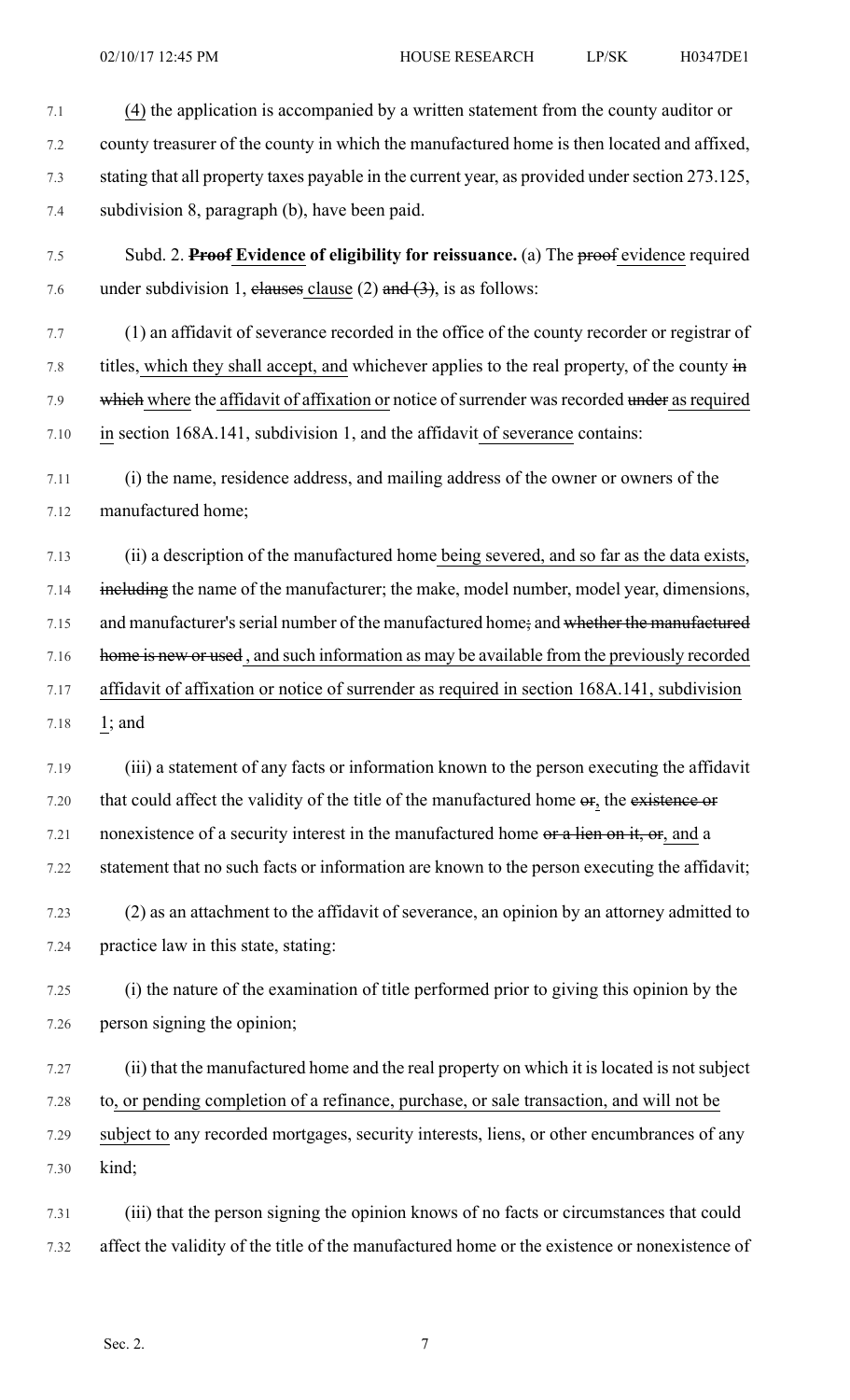8.1 any recorded mortgages, security interests, or other encumbrances of any kind, other than 8.2 property taxes payable in the year the affidavit is signed;

8.3 (iv) the person or persons owning record title to the real property to which the 8.4 manufactured home has been affixed and the nature and extent of the title owned by each 8.5 of these persons; and

8.6 (v) that the person signing the opinion has reviewed all provisions of the affidavit of 8.7 severance and certifies that they are correct and complete to the best of the knowledge of 8.8 the person signing the opinion;

8.9 (3) the name and address of the person  $\Theta$ , persons designated by the applicant to file  $\theta$ 8.10 eertified copy of the original affidavit of severance with the county auditor of the county 8.11 in which the real estate is located, after the affidavit has been properly recorded in the office 8.12 of the county recorder or county registrar of titles, whichever applies to the real property; 8.13 and

8.14 (4) the signature of the person who executes the affidavit, properly executed before a 8.15 person authorized to authenticate an affidavit in this state.

8.16 (b) The person designated in paragraph (a), clause (3), shall record, or arrange for the 8.17 recording of, the affidavit of severance as referenced in that item, accompanied by the fees 8.18 for recording and for issuing a certified copy of the affidavit, including all attachments, 8.19 showing the recording date.

8.20 (c) Upon obtaining the certified copy under paragraph (b), the person designated in the 8.21 affidavit shall deliver the certified copy to the county auditor of the county in which the 8.22 real estate to which it was affixed is located.

8.23 (d) The department is not liable for any errors, omissions, misstatements, or other 8.24 deficiencies or inaccuracies in documents presented to the department under this section, 8.25 so long as the documents presented appear to satisfy the requirements of this section. The 8.26 department has no obligation to investigate the accuracy of statements contained in the 8.27 documents.

## 8.28 Subd. 3. **Affidavit form.** The affidavit referred to in subdivision 2 shall be in substantially 8.29 the following form and shall contain the following information.

8.30 **MANUFACTURED HOME AFFIDAVIT OF SEVERANCE**

8.31 PURSUANT TO MINNESOTA STATUTES, SECTION 168A.142

8.32 1. Homeowner, being duly sworn, on his or her oath, states as follows: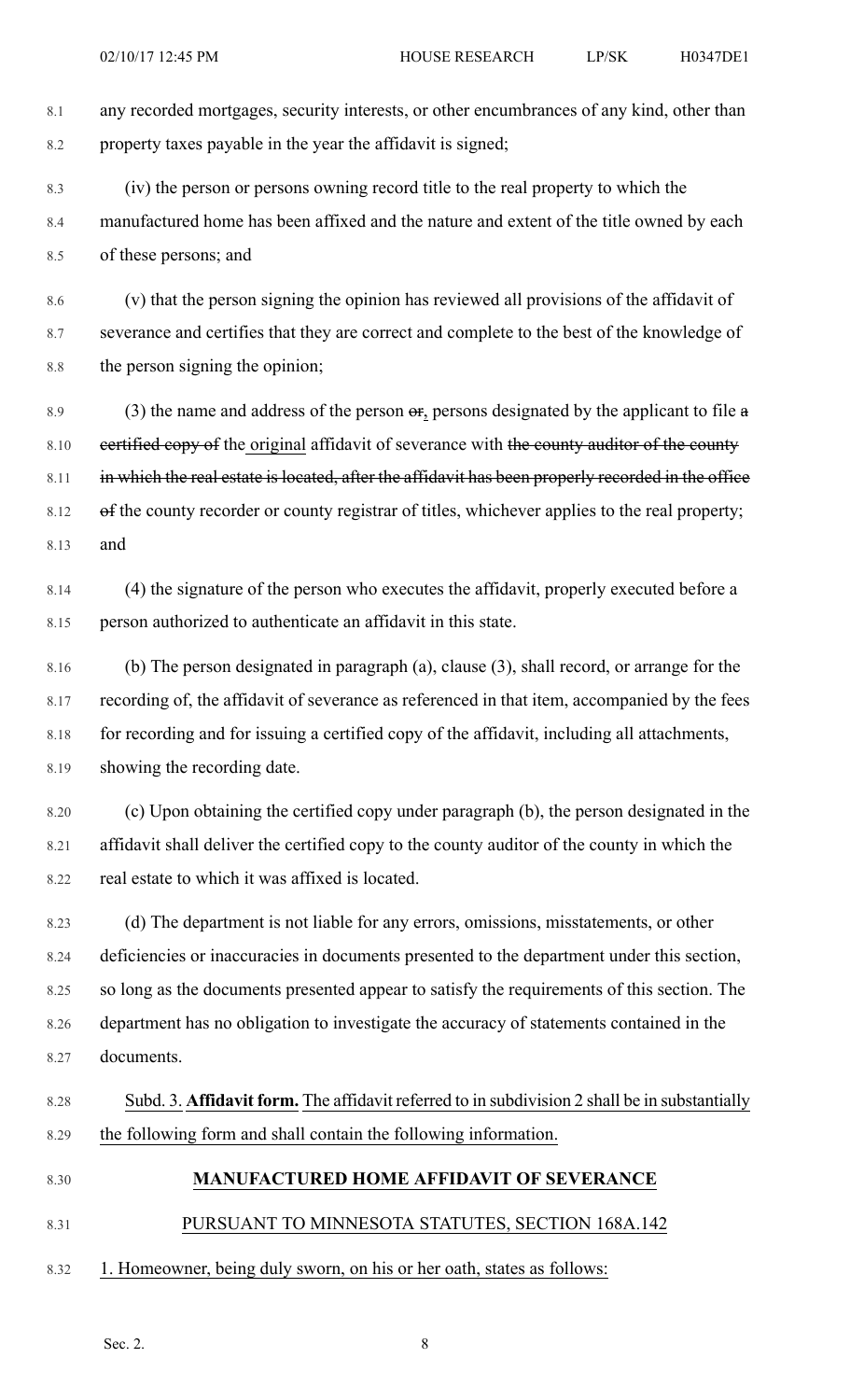| 9.1        |                                |      |                                                                        |           |                                                                                                |              |
|------------|--------------------------------|------|------------------------------------------------------------------------|-----------|------------------------------------------------------------------------------------------------|--------------|
| 9.2<br>9.3 | New/Used                       | Year | Name                                                                   | Model No. | Manufacturer's Model Name or Manufacturer's<br>Serial No.                                      | Length/Width |
| 9.4        |                                |      |                                                                        |           | 2. A copy of the previously surrendered manufacturer's certificate of origin or certificate of |              |
| 9.5        |                                |      | title is attached hereto (if available).                               |           |                                                                                                |              |
| 9.6        |                                |      |                                                                        |           | 3. A copy of the notice of surrender issued from the Minnesota Department of Public Safety     |              |
| 9.7        |                                |      | Driver and Vehicle Services is attached hereto (if available).         |           |                                                                                                |              |
| 9.8        |                                |      | 4. The home is or will be located at the following "Property Address": |           |                                                                                                |              |
| 9.9        |                                |      |                                                                        |           |                                                                                                |              |
| 9.10       |                                |      |                                                                        |           |                                                                                                |              |
| 9.11       |                                |      |                                                                        |           | 5. The legal description of the property address ("land") is as follows or as attached hereto: |              |
| 9.12       |                                |      |                                                                        |           |                                                                                                |              |
| 9.13       |                                |      |                                                                        |           |                                                                                                |              |
| 9.14       |                                |      |                                                                        |           |                                                                                                |              |
| 9.15       |                                |      |                                                                        |           | 6. The homeowner does not know of any facts or information that could affect the validity      |              |
| 9.16       |                                |      | of title of the manufactured home, except:                             |           |                                                                                                |              |
| 9.17       |                                |      |                                                                        |           |                                                                                                |              |
| 9.18       |                                |      |                                                                        |           |                                                                                                |              |
| 9.19       |                                |      |                                                                        |           | 7. The homeowner does not know of any such security interest in the manufactured home          |              |
| 9.20       |                                |      | which has not been satisfied or released.                              |           |                                                                                                |              |
| 9.21       |                                |      |                                                                        |           | 8. A copy of an opinion by an attorney admitted to practice law in Minnesota is attached,      |              |
| 9.22       |                                |      |                                                                        |           | which provides for the required title evidence as set forth in Minnesota Statutes, section     |              |
| 9.23       |                                |      | 168A.142 subdivision $(2)$ , clause $(2)$ , items $(i)$ to $(v)$ .     |           |                                                                                                |              |
| 9.24       |                                |      |                                                                        |           | 9. A copy of the written statement from the county auditor or county treasurer of the county   |              |
| 9.25       |                                |      |                                                                        |           | in which the manufactured home is then located, stating that all property taxes payable in     |              |
| 9.26       |                                |      |                                                                        |           | the current year (pursuant to Minnesota Statutes, section 273.125, subdivision 8, paragraph    |              |
| 9.27       |                                |      | (b)), have been paid, or are not applicable, is attached hereto.       |           |                                                                                                |              |
| 9.28       |                                |      |                                                                        |           | 10. The name and address of the person designated by the homeowner to record the original      |              |
| 9.29       |                                |      |                                                                        |           | affidavit of surrender with the county recorder or registrar of titles of the county in which  |              |
| 9.30       | the real estate is located is: |      |                                                                        |           |                                                                                                |              |
| 9.31       |                                |      |                                                                        |           |                                                                                                |              |
| 9.32       |                                |      |                                                                        |           |                                                                                                |              |
| 9.33       |                                |      |                                                                        |           |                                                                                                |              |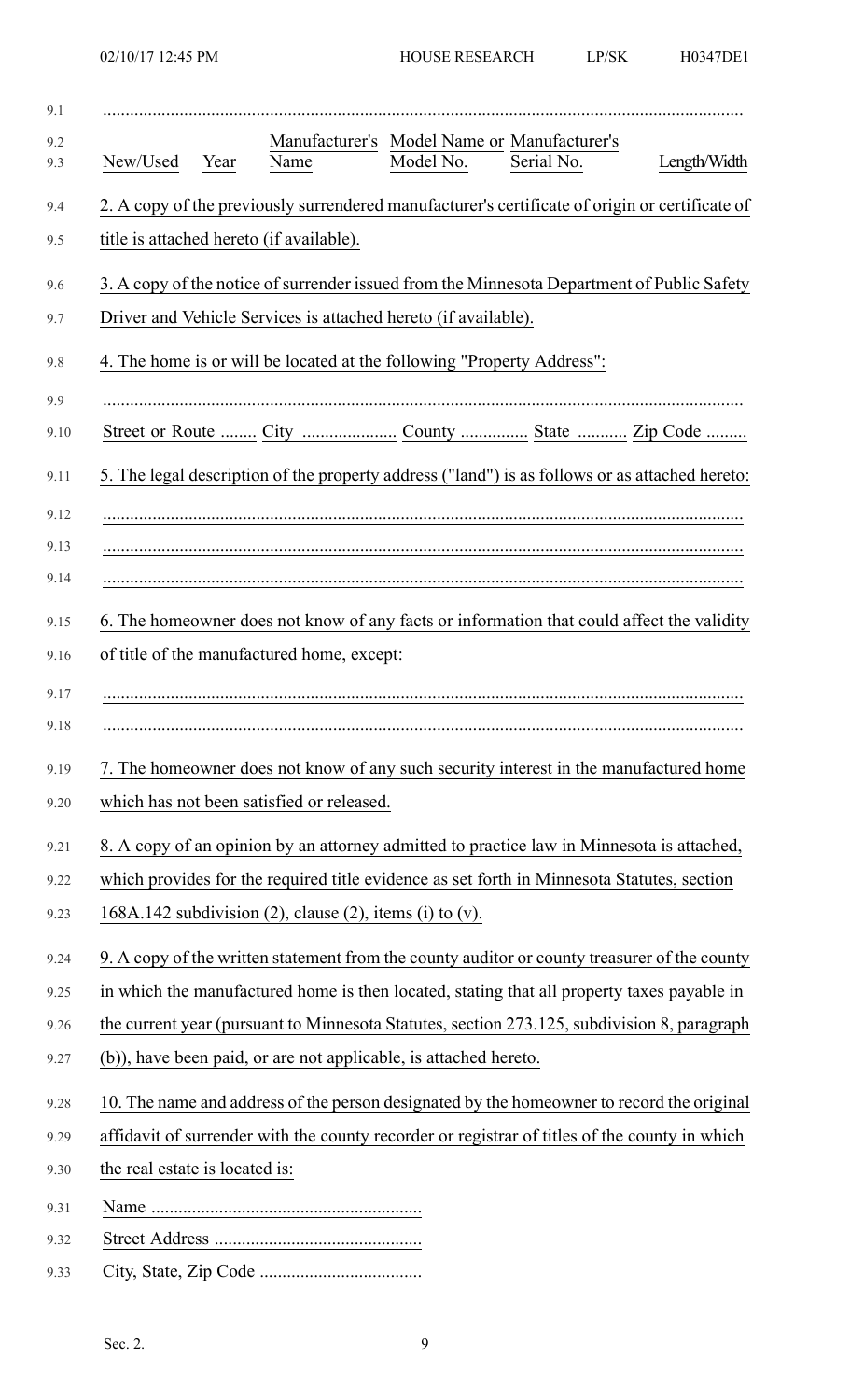| 10.1  |                                                                                             |                                                                                          |
|-------|---------------------------------------------------------------------------------------------|------------------------------------------------------------------------------------------|
| 10.2  |                                                                                             |                                                                                          |
| 10.3  |                                                                                             | IN WITNESS WHEREOF, homeowner(s) have executed this affidavit on this  day of            |
| 10.4  | $\frac{1}{2}$ 20                                                                            |                                                                                          |
| 10.5  |                                                                                             |                                                                                          |
| 10.6  | Homeowner Signature                                                                         | Address                                                                                  |
| 10.7  |                                                                                             |                                                                                          |
| 10.8  | Printed Name                                                                                | City, State                                                                              |
| 10.9  |                                                                                             |                                                                                          |
| 10.10 | Homeowner Signature (if applicable)                                                         |                                                                                          |
| 10.11 |                                                                                             |                                                                                          |
| 10.12 | Printed Name                                                                                |                                                                                          |
| 10.13 | This instrument was drafted by, and when recorded return to:                                |                                                                                          |
| 10.14 |                                                                                             |                                                                                          |
| 10.15 |                                                                                             |                                                                                          |
| 10.16 |                                                                                             |                                                                                          |
| 10.17 |                                                                                             |                                                                                          |
| 10.18 |                                                                                             |                                                                                          |
| 10.19 |                                                                                             | On the  day of  in the year  before me, the undersigned, a Notary Public in and          |
| 10.20 | for said state, personally appeared                                                         |                                                                                          |
| 10.21 |                                                                                             |                                                                                          |
|       |                                                                                             |                                                                                          |
| 10.22 | personally known to me or proved to me on the basis of satisfactory evidence to be the      |                                                                                          |
| 10.23 |                                                                                             | individual(s) whose name(s) is(are) subscribed to the within instrument and acknowledged |
| 10.24 | to me that he/she/they executed the same in his/her/their capacity(ies), and that by        |                                                                                          |
| 10.25 | his/her/their signature(s) on the instrument, the individual(s), or the person on behalf of |                                                                                          |
| 10.26 | which the individual(s) acted, executed the instrument.                                     |                                                                                          |
| 10.27 |                                                                                             |                                                                                          |
| 10.28 | Notary Signature                                                                            |                                                                                          |
| 10.29 |                                                                                             |                                                                                          |
| 10.30 | <b>Notary Printed Name</b>                                                                  |                                                                                          |
| 10.31 |                                                                                             |                                                                                          |
| 10.32 |                                                                                             |                                                                                          |
| 10.33 |                                                                                             |                                                                                          |
| 10.34 | Official Seal:                                                                              |                                                                                          |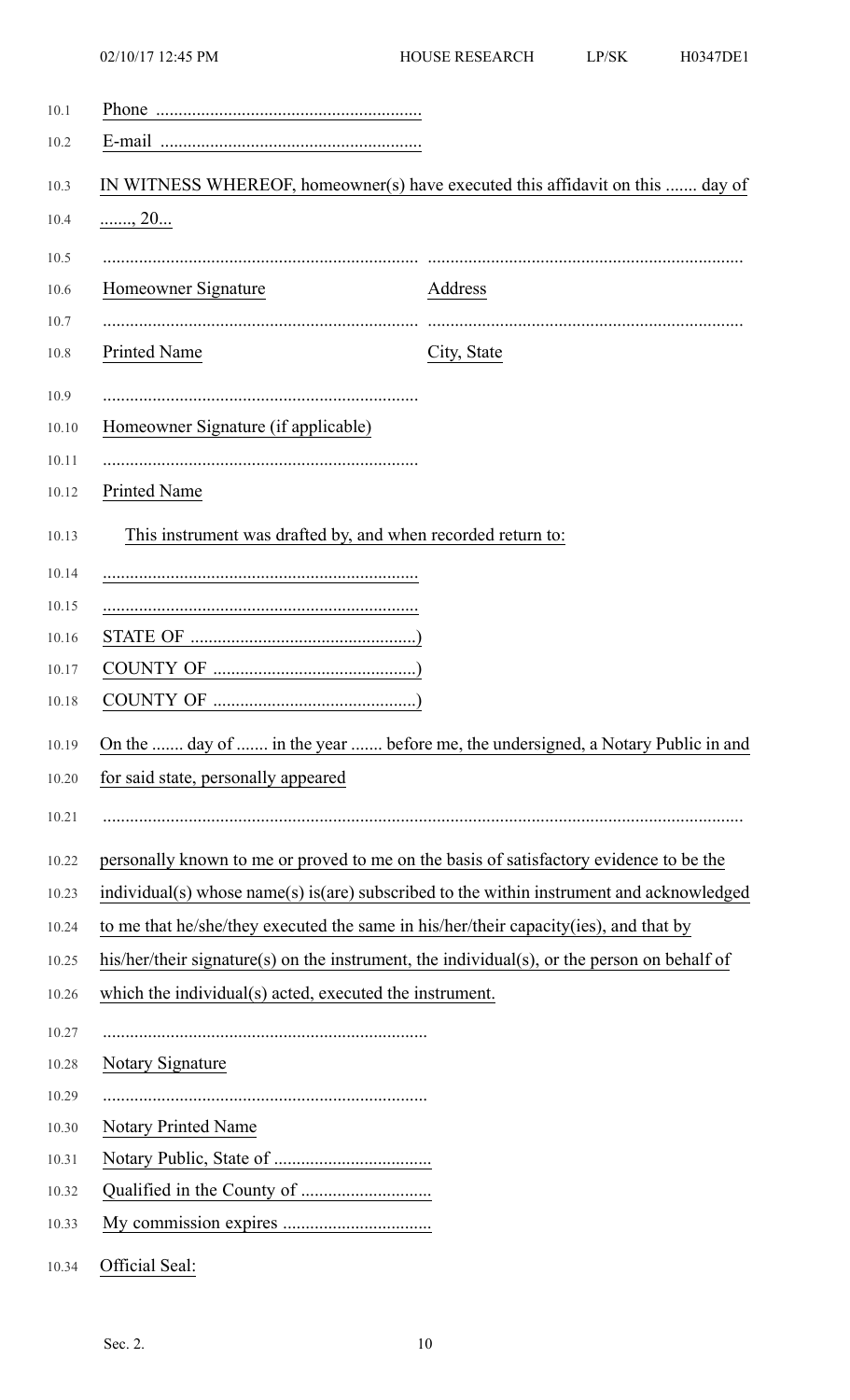- 11.1 (optional) 11.2 Lender's Statement of Intent:
	- 11.3 The undersigned ("lender") intends that the home be immovable and a permanent
	- 11.4 improvement to the land free of any personal property security interest.
	- 11.5 ......................................................................
	- 11.6 Lender
	- 11.7 By: ...............................................................
	- 11.8 **Authorized Signature**
	- 11.9 STATE OF ..................................................)
	- 11.10 ................................................................) ss:
	- 11.11 COUNTY OF .............................................)
	- 11.12 On the ....... day of ....... in the year ....... before me, the undersigned, a Notary Public in and

11.13 for said state, personally appeared

- 11.14 ..............................................................................................................................................
- 11.15 personally known to me or proved to me on the basis of satisfactory evidence to be the
- 11.16 individual(s) whose name(s) is(are) subscribed to the within instrument and acknowledged
- 11.17 to me that he/she/they executed the same in his/her/their capacity(ies), and that by
- 11.18 his/her/their signature(s) on the instrument, the individual(s), or the person on behalf of
- 11.19 which the individual(s) acted, executed the instrument.
- 11.20 ......................................................................
- 11.21 Notary Signature
- 11.22 ......................................................................
- 11.23 Notary Printed Name
- 11.24 Notary Public, State of .................................
- 11.25 Qualified in the County of ...........................
- 11.26 My commission expires ...............................
- 11.27 Official seal:

## 11.28 Sec. 3. **[168A.143] MANUFACTURED HOMES; OWNERSHIP AT ISSUE.**

- 11.29 Subdivision 1. **Requirementsfor certificate issuance or reissuance.** When an applicant
- 11.30 is unable to obtain from or locate previous owners no longer holding an interest in the
- 11.31 manufactured home based on a certificate of title, or to locate, obtain, or produce the original
- 11.32 certificate of origin or certificate of title for a manufactured home, and there is no evidence
- 11.33 of a surrendered certificate of title or manufacturer's statement of origin as provided in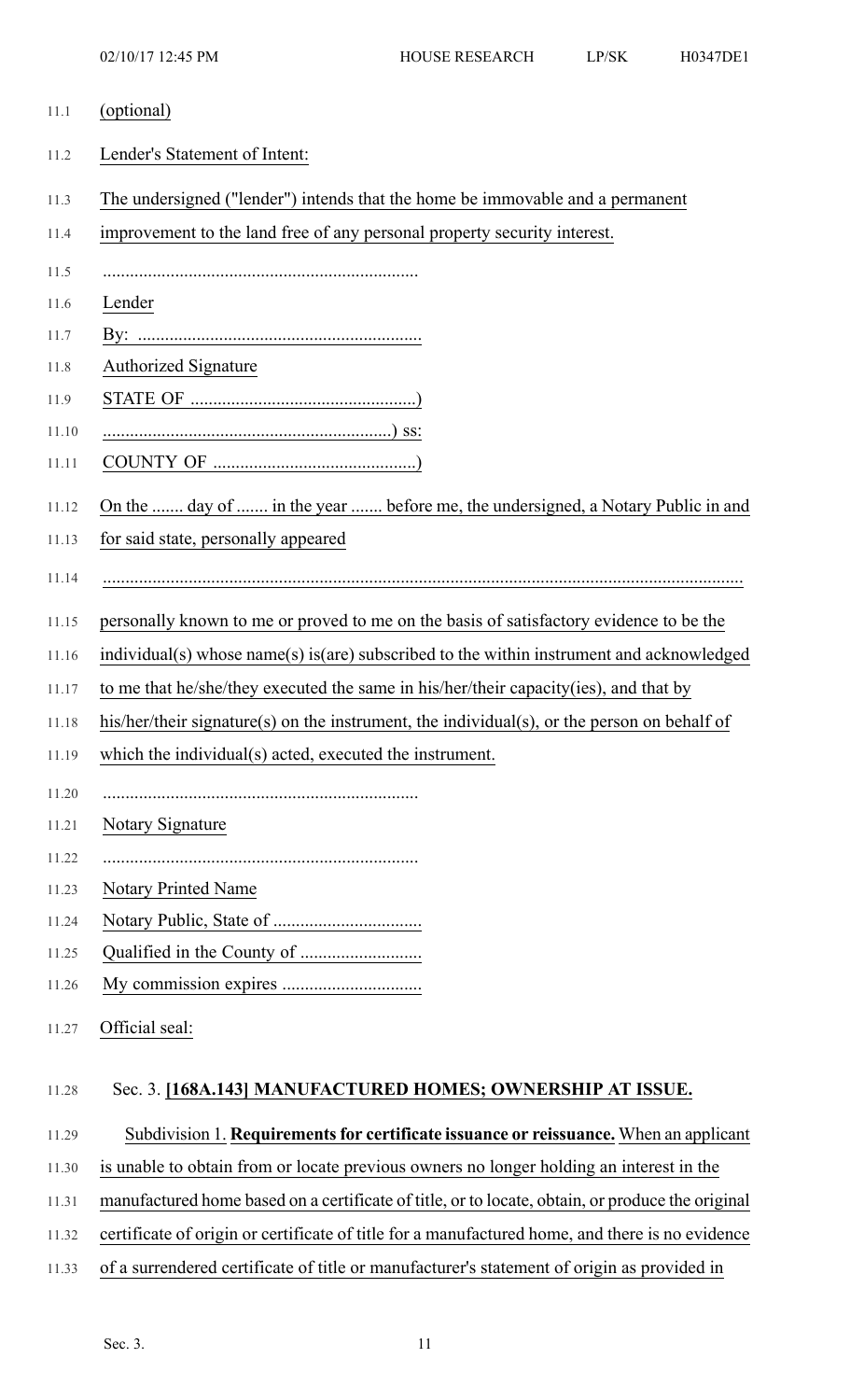| 12.1  | section 168A.141, subdivision 1, the department must issue or reissue, a certificate of title    |
|-------|--------------------------------------------------------------------------------------------------|
| 12.2  | to a manufactured home when the applicant submits:                                               |
| 12.3  | (1) the application, pursuant to the requirements of section 168A.04, in a form prescribed       |
| 12.4  | by the department;                                                                               |
| 12.5  | $(2)$ an affidavit that:                                                                         |
| 12.6  | (i) identifies, so far as the data exists, the name of the manufacturer, the make, model         |
| 12.7  | number, model year, dimensions, and manufacturer's serial number of the manufactured             |
| 12.8  | home;                                                                                            |
| 12.9  | (ii) certifies the applicant is the owner of the manufactured home, has physical possession      |
| 12.10 | of the manufactured home, and provides copies of such ownership documents, so far as the         |
| 12.11 | documents exist, including by way of example:                                                    |
| 12.12 | $(A)$ bill of sale;                                                                              |
| 12.13 | (B) manufactured home park lot lease or rental agreement;                                        |
| 12.14 | (C) appraisal;                                                                                   |
| 12.15 | (D) insurance certification;                                                                     |
| 12.16 | (E) personal property tax bill;                                                                  |
| 12.17 | (F) landlord certification;                                                                      |
| 12.18 | (G) affidavit of survivorship;                                                                   |
| 12.19 | (H) divorce decree; or                                                                           |
| 12.20 | (I) court order;                                                                                 |
| 12.21 | (iii) certifies that the applicant is providing and performed the following in attempting        |
| 12.22 | to obtain a certificate of origin or certificate of title, but was unable to determine the names |
| 12.23 | or locations of one or more owners or prior owners:                                              |
| 12.24 | (A) the applicant must provide the results of searches of the Minnesota Department of            |
| 12.25 | Public Safety Driver and Vehicles Services records performed by them and which were              |
| 12.26 | obtained prior to the application;                                                               |
| 12.27 | (B) if applicable, the applicant was unable to successfully contact one or more owners,          |
| 12.28 | or prior owners, after providing written notice 45 days prior to the registered and last known   |
| 12.29 | owner by certified mail at the address shown on Driver and Vehicles Services records, or         |
| 12.30 | if the last known address if different from Driver and Vehicles Services records, then also      |
| 12.31 | the last known address as known to the applicant; and                                            |